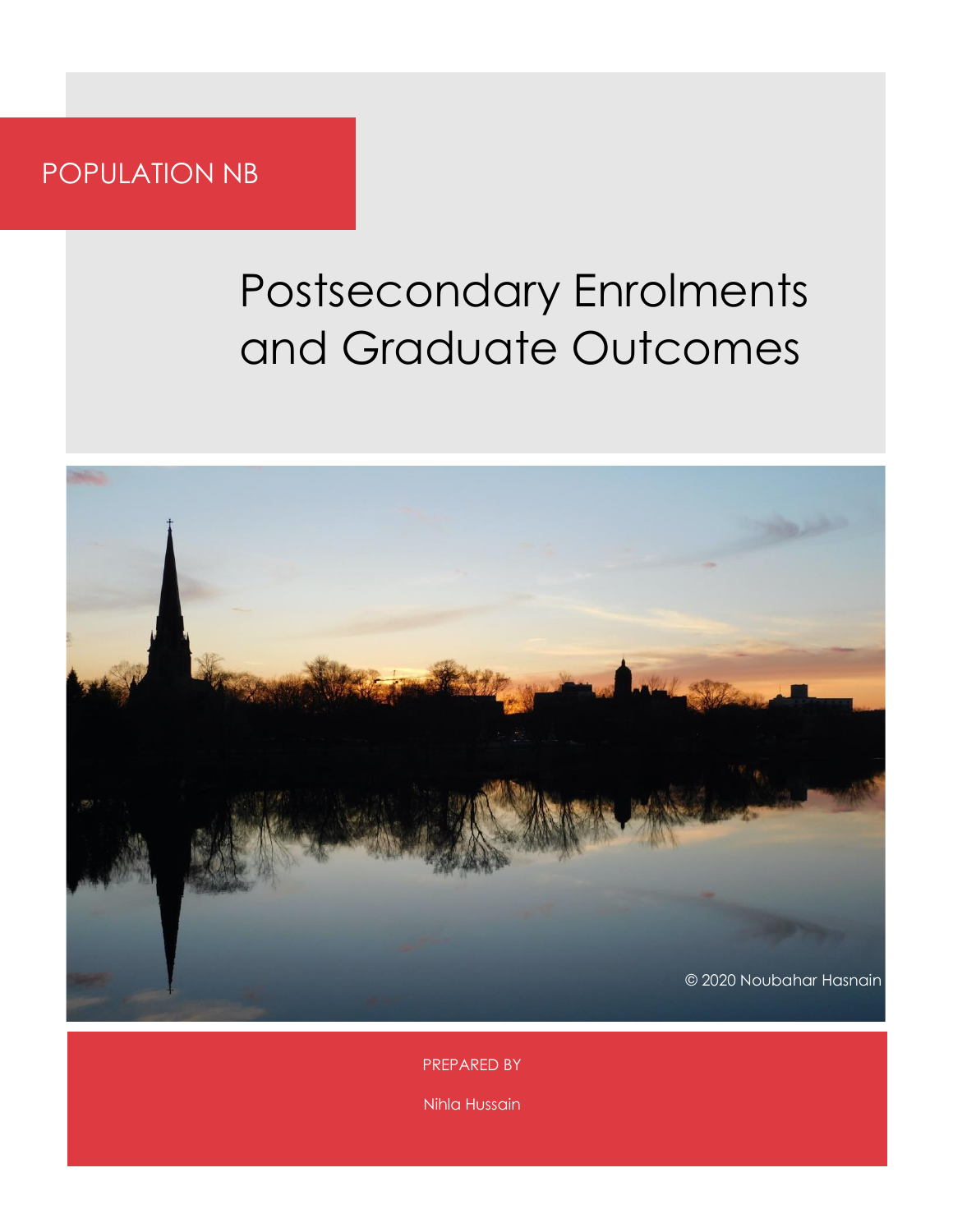

### At first glance OVERVIEW

#### **Purpose**

Investing in postsecondary educational development may be an investment into New Brunswick's future, especially considering the province's impending labour market gap. As students graduate, they bring a diverse range of skill sets to the workforce. The objective of this report is to evaluate how postsecondary enrolments, graduates in different fields, and graduate employment income are evolving in New Brunswick (NB) according to gender, age group, and student status. This analysis provides knowledge of which field enrolments may be targeted, and income disparities that may be restricting growth, which can be used to inform the implementation of policies for training and education.

#### Major Points

- Postsecondary graduate numbers in NB are about 2.5 times lower than enrolment numbers.
- Enrolments and graduates in non-STEM fields, including health and related fields, have been decreasing between 2013 and 2017.
- Graduate numbers in STEM have been relatively consistent; however, mathematics and computer science graduates have increased. New Brunswick has a higher proportion (30%) of STEM graduates than Canada (23%).
- There are more female graduates than male graduates in non-STEM fields while the proportion of male graduates is higher in STEM fields.
- International students comprise a large percentage of graduates in multiple non-STEM and STEM fields. Compared to Canadian students, they make up 22% of business, management and public administration graduates, 17% of education graduates, and 36% of graduates in mathematics and computer and information sciences.
- Median employment income increased between two and five years after graduation for 2012 graduate cohorts in all fields. For undergraduate graduates, those in architecture and engineering, math and computer sciences, and health and related fields have the highest median income, which is above \$70,000. Income also increased with higher educational qualifications.
- Median employment income in all fields is higher for males than females five years after graduation. Five years after graduating from undergraduate and master's programs, males made 19% and 8% higher median income, respectively, for all reported fields.
- International students have ~6% lower income in business fields five years after graduation.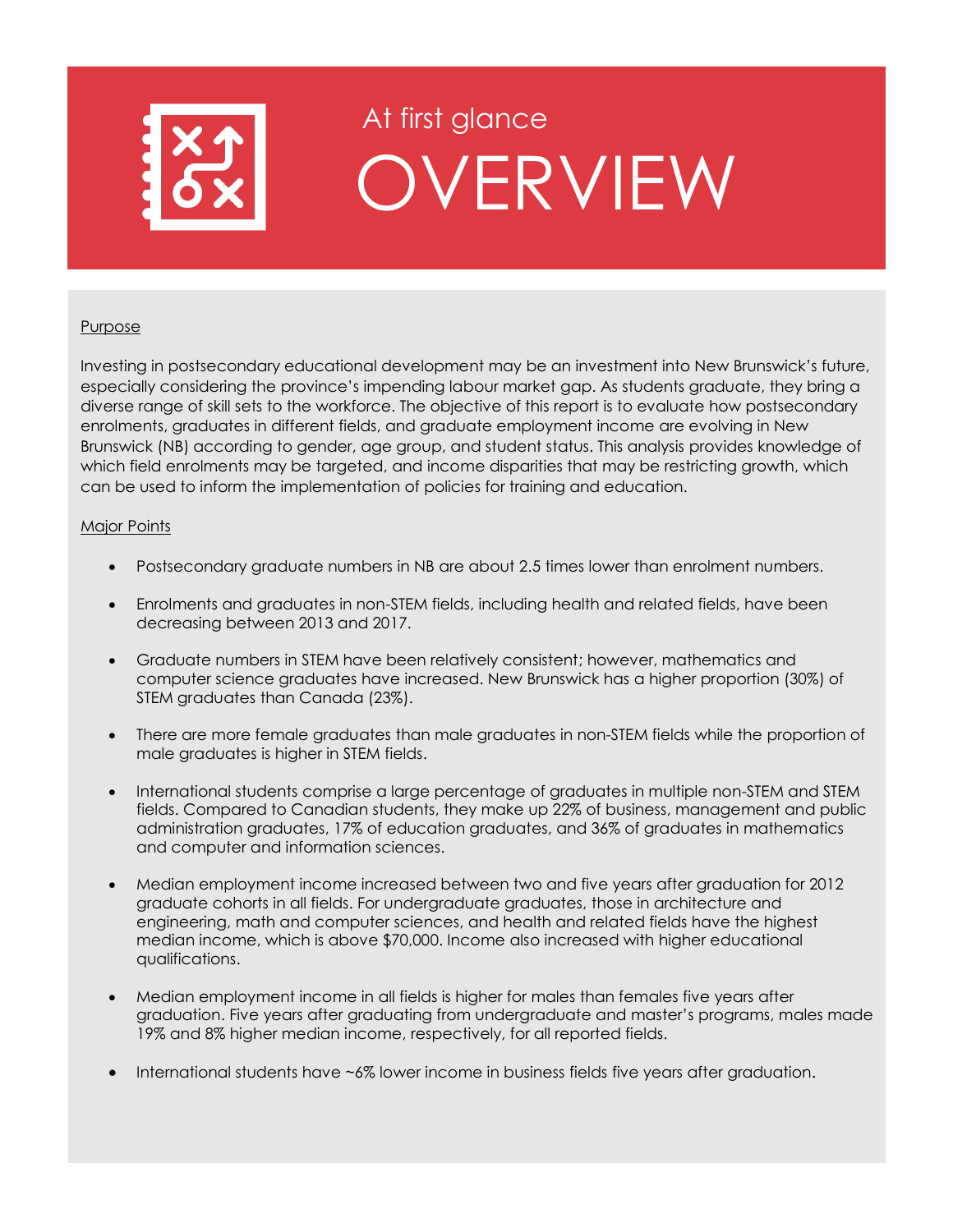## Immigrant Income & Employment i INTRODUCTION

From 2018 to 2027, New Brunswick is projected to have 120,000 job openings across the province. Yet, 13,000 of those cannot be filled by local labour alone. Targeting postsecondary enrolments may be part of the solution for addressing an impending labour market gap. Evaluating the changes in enrolment in STEM and non-STEM fields can help inform progress towards the implementation of informed policies around training and education to support growth and identify where future skill shortages may lie. And analysis of graduate employment income can illustrate the income discrepancies of minority groups.

Education serves as a vehicle for social and economic progress. The objective of this report is to evaluate how postsecondary enrolments in different fields, along with graduate employment income, are evolving in New Brunswick according to gender, age group, and student status, with concerns over an impending labour market shortage and increasing youth outmigration. Using Statistics Canada data, this report evaluates changes in enrolment numbers between 2013 and 2017 according to STEM (Science, Technology, Engineering and Math) and Non-STEM fields, and it compares results between

- the Atlantic Provinces and New Brunswick,
- males versus females, and
- international students versus Canadian students.

This report also evaluates 2012 graduate income in 2017 constant dollars two and five years after graduation (according to field, educational qualification, gender, age, and student status) using available Statistics Canada data for graduates who reported income.

Postsecondary educational enrichment may be of long-term benefit to the province of New Brunswick. There are several target occupations in the province that will require skilled workers to fill vacant positions in the future and which are essential to the socioeconomic growth of the province. There may also be a need for additional job openings for NB's more educated residents. Truck driving roles are in very high demand, and alongside this fall many other business and health opportunities.

Students may be better supported in their success after graduation with provision of more hands-on learning throughout their educational path. This also entails equity between male and female graduation outcomes, as well as providing opportunities for international students so in the future they also have incentives to contribute to the provincial labour market.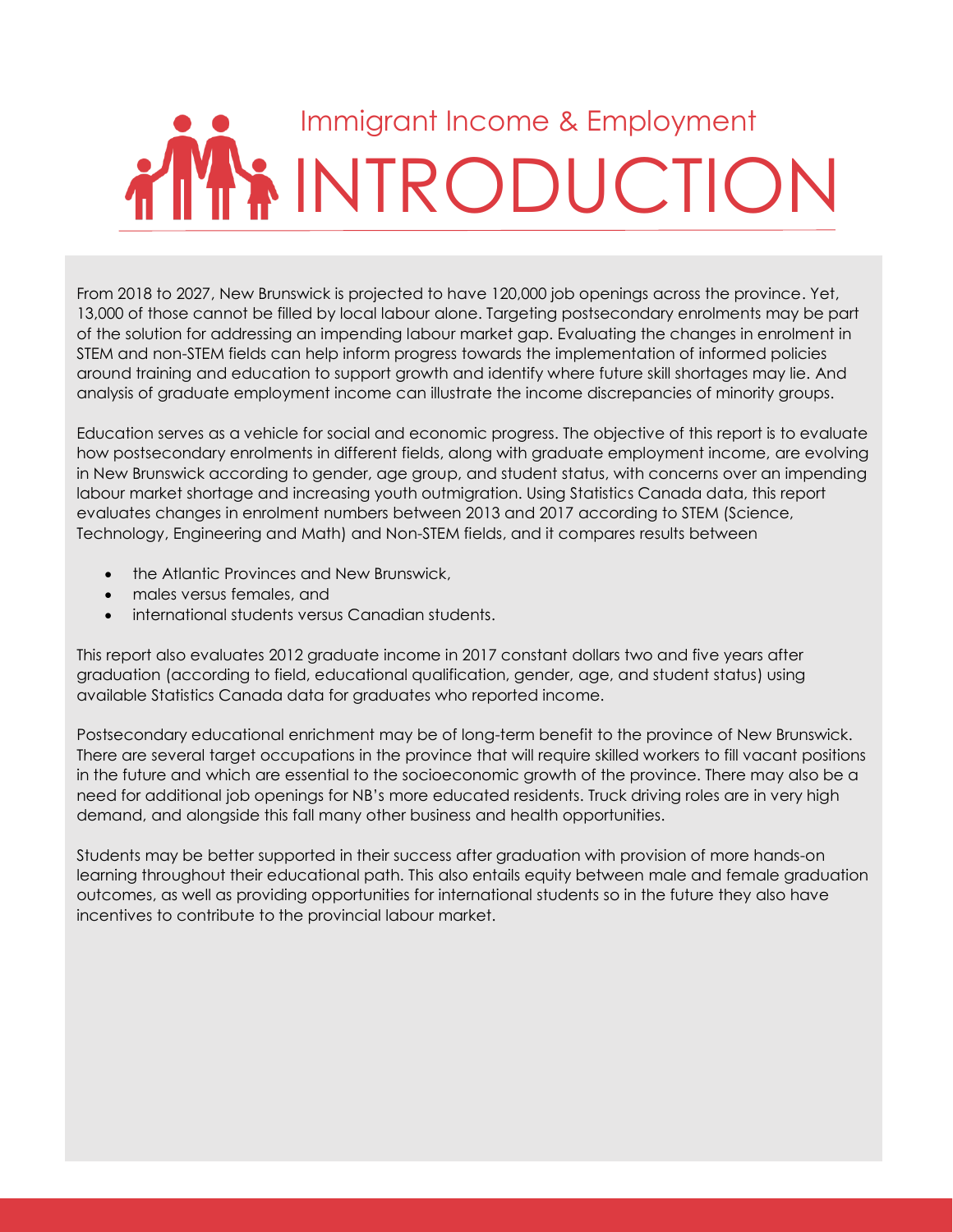

### Key findings RESULTS

#### **Enrolments and Graduates**

#### *Figure 1*: Number of New Brunswick Postsecondary Enrolments in Non-STEM Fields from 2013 to 2018



Aside from enrolments in agriculture and social sciences and law fields, enrolments in non-STEM fields decreased between 2013 and 2018. Over this time period, business fields had 711 fewer enrolments, humanities had 894 fewer enrolments, and health fields had 612 fewer enrolments.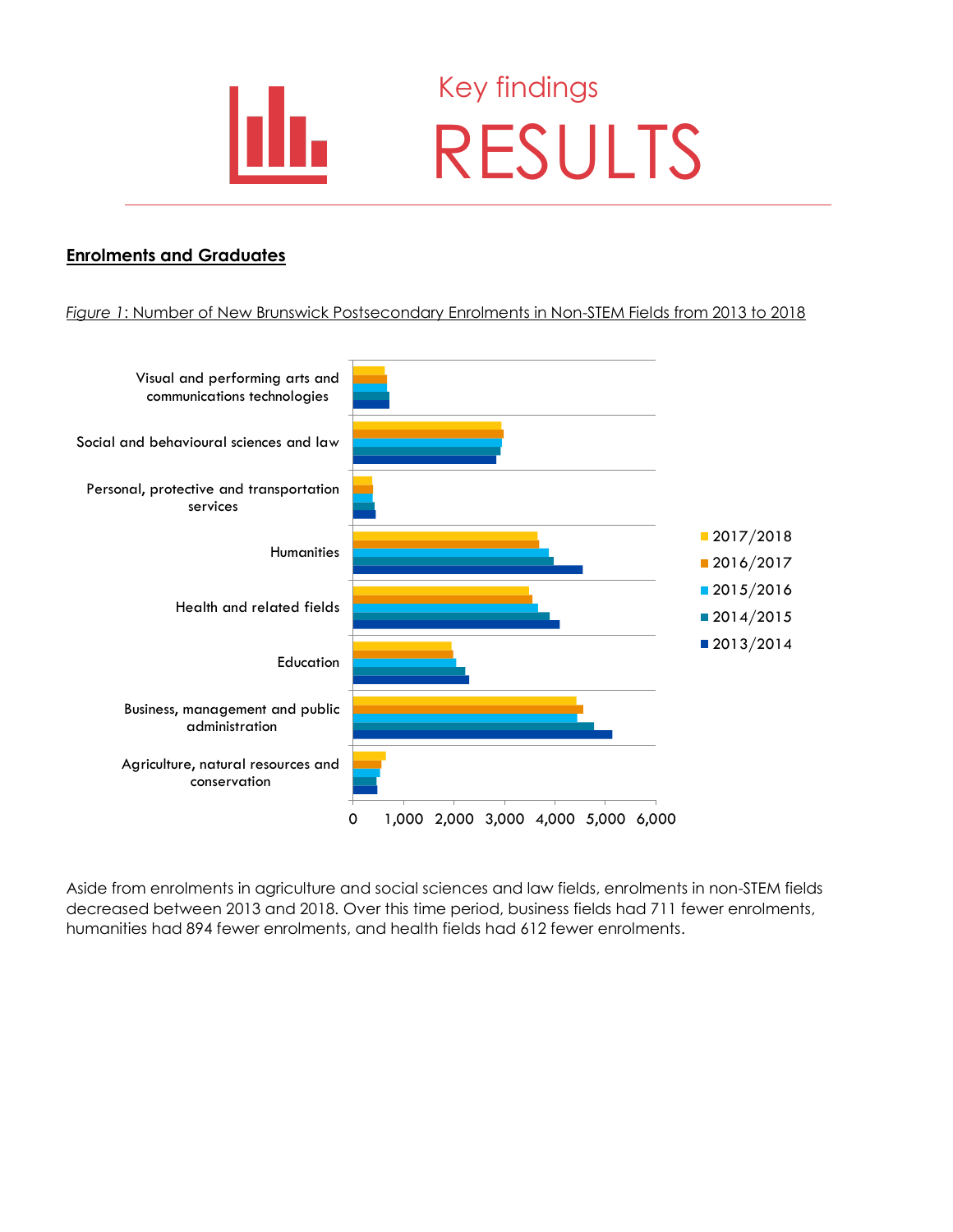

#### *Figure 2*: Number of New Brunswick Postsecondary Enrolments in STEM Fields from 2013 to 2018

Enrolments in STEM fields also decreased from 2013 to 2018. Over this time, architecture and engineering fields had 519 fewer enrolments, and physical and life sciences had 216 fewer enrolments.

#### *Figure 3*: Number of NB Postsecondary Graduates in Non-STEM Fields from 2013 to 2017

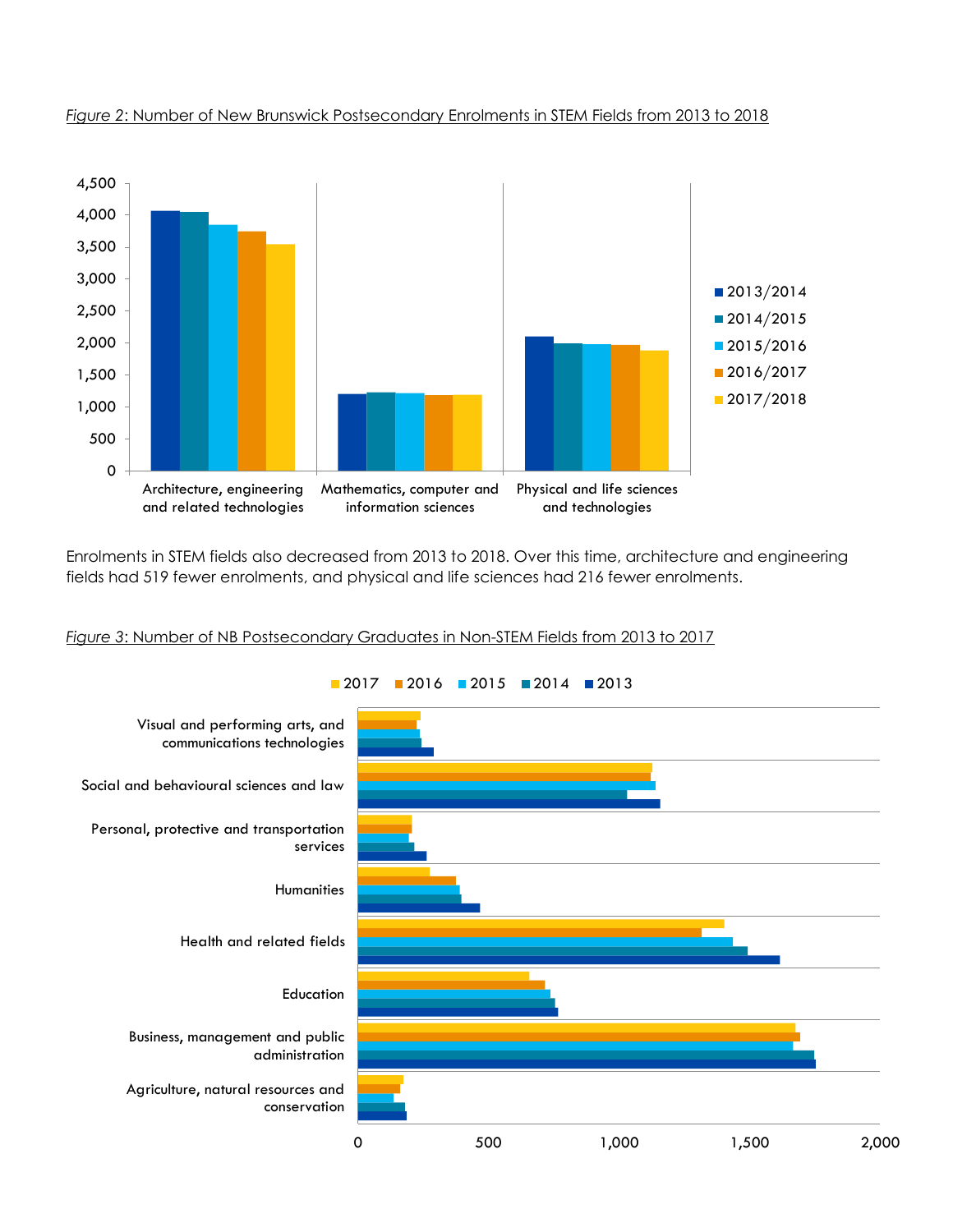New Brunswick postsecondary graduate numbers in non-STEM fields were lower in 2017 compared to 2013. Of these fields, the highest graduate numbers were in business, management and public administration, followed by health and related fields, and then social and behavioural sciences and law. The largest loss was in health and related fields, which had 213 fewer student graduates in 2017 compared to 2013.



#### *Figure 4*: Number of NB Postsecondary Graduates in STEM Fields from 2013 to 2017

Graduate numbers in STEM fields were relatively stable between 2013 and 2017. Most graduates in STEM were from architecture, engineering and related technologies fields. Mathematics, computer and information sciences had the highest increase of graduates, with 93 more students in 2017 compared to 2013.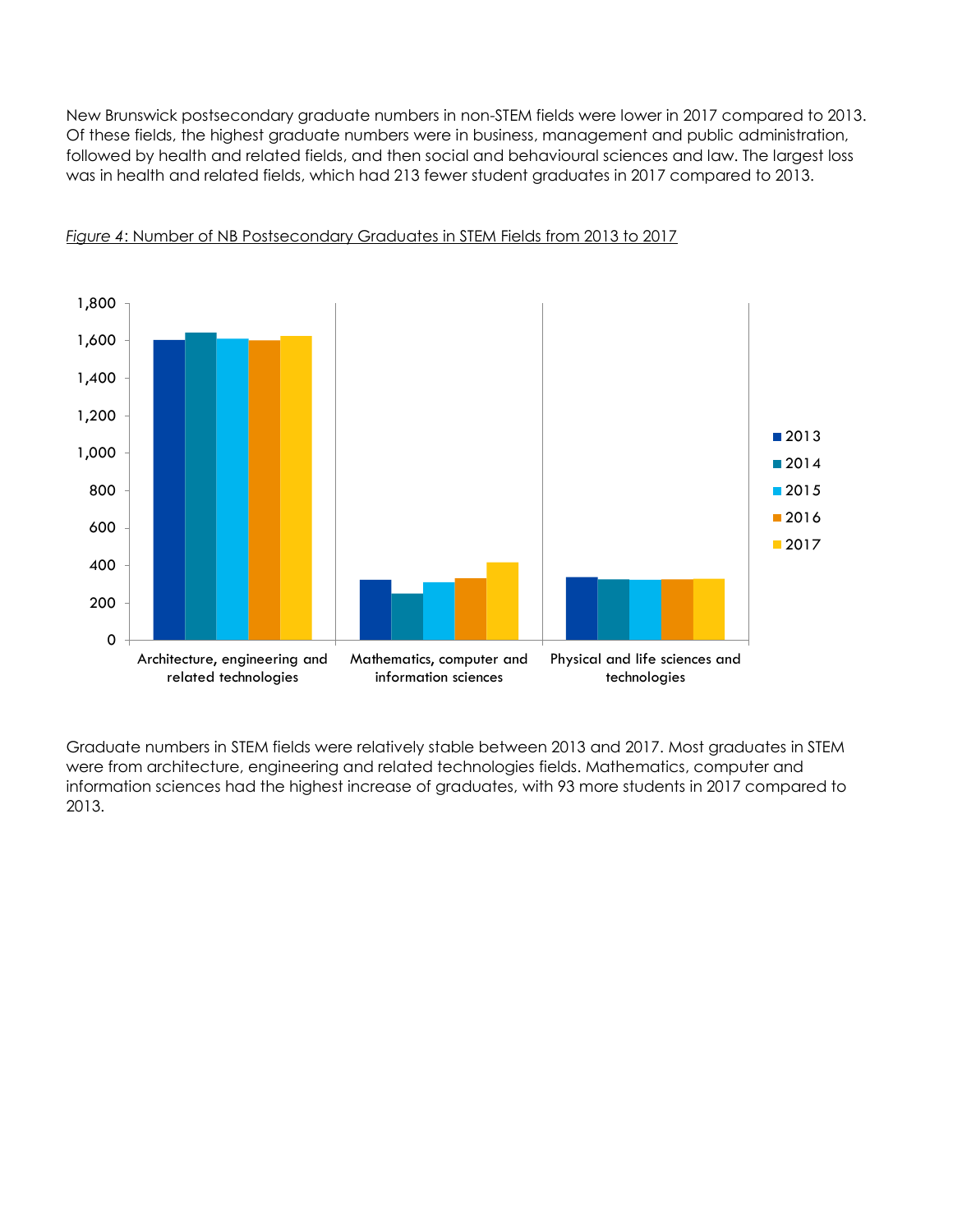

*Figure 5*: Percentage of STEM versus Non-STEM Postsecondary Graduates in Atlantic Provinces in 2017

As seen in Figure 3, around 30% of New Brunswick postsecondary graduates have STEM backgrounds. Nova Scotia has similar values, while Newfoundland and Labrador have more STEM graduates. Both Prince Edward Island and Canada as a whole have lower numbers of STEM graduates compared to New Brunswick.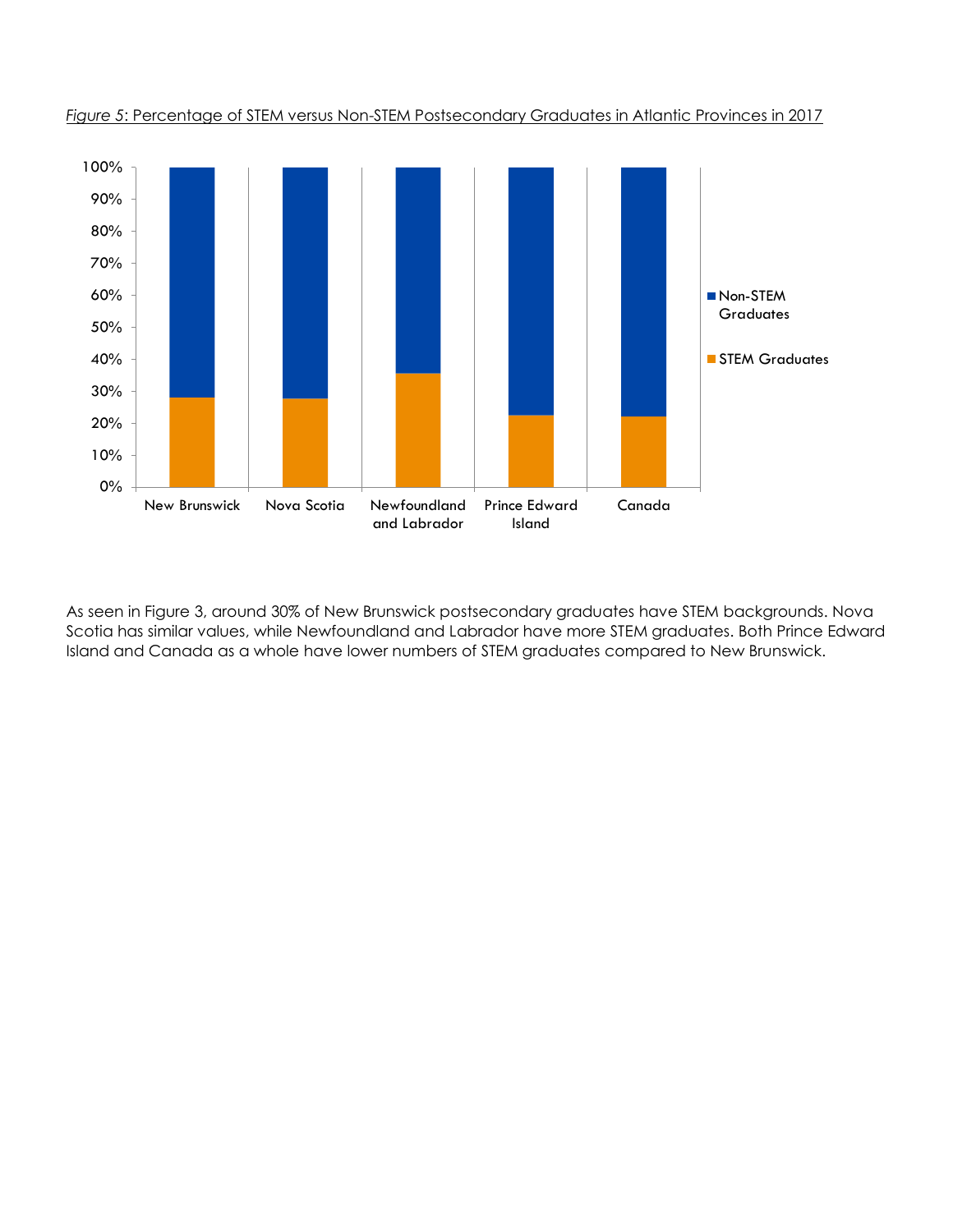#### **Postsecondary Graduates by Gender**

*Figure 6*: Percentage of Male Versus Female NB Postsecondary Graduates in Non-STEM Fields in 2017



Aside from personal, protective and transportation services, and agricultural, natural resources and conservation fields, non-STEM fields are dominated by female graduates.



*Figure 7*: Male Versus Female NB Postsecondary Graduates in all Non-STEM Fields from 2013 to 2017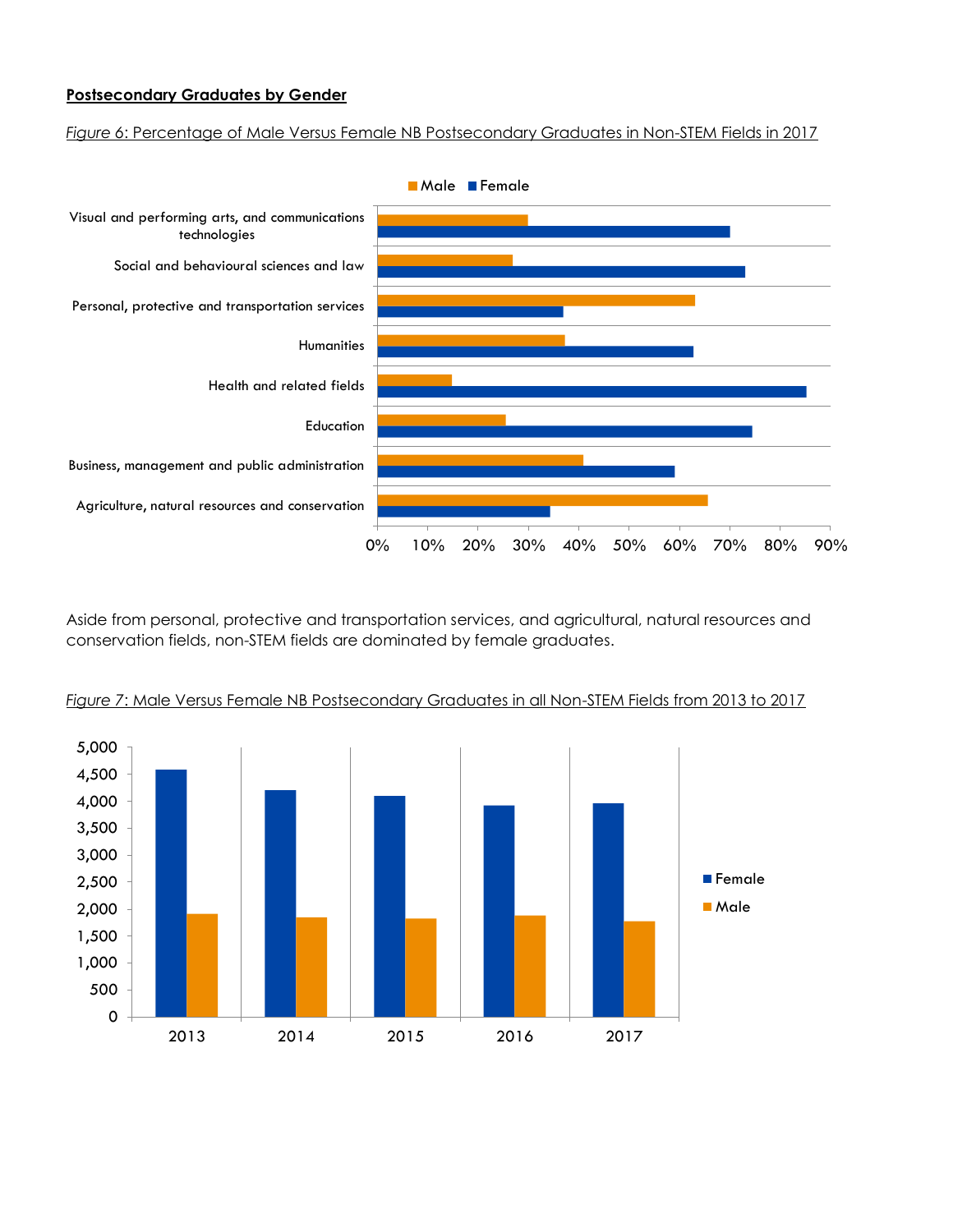Although graduate numbers decreased between 2013 and 2017, the gap between male and female graduates in non-STEM fields remained relatively consistent. In 2017, there were 2,190 more female than male graduates in non-STEM fields, and 69% of enrolments were female.



*Figure 8*: Percentage of Male Versus Female NB Postsecondary Graduates in STEM Fields in 2017

In 2017, male students made up 88% of graduates in architecture, engineering and related technologies, and 79% of graduates in mathematics, computer and information sciences. Female students made up 60% of the graduates in physical and life sciences and technologies.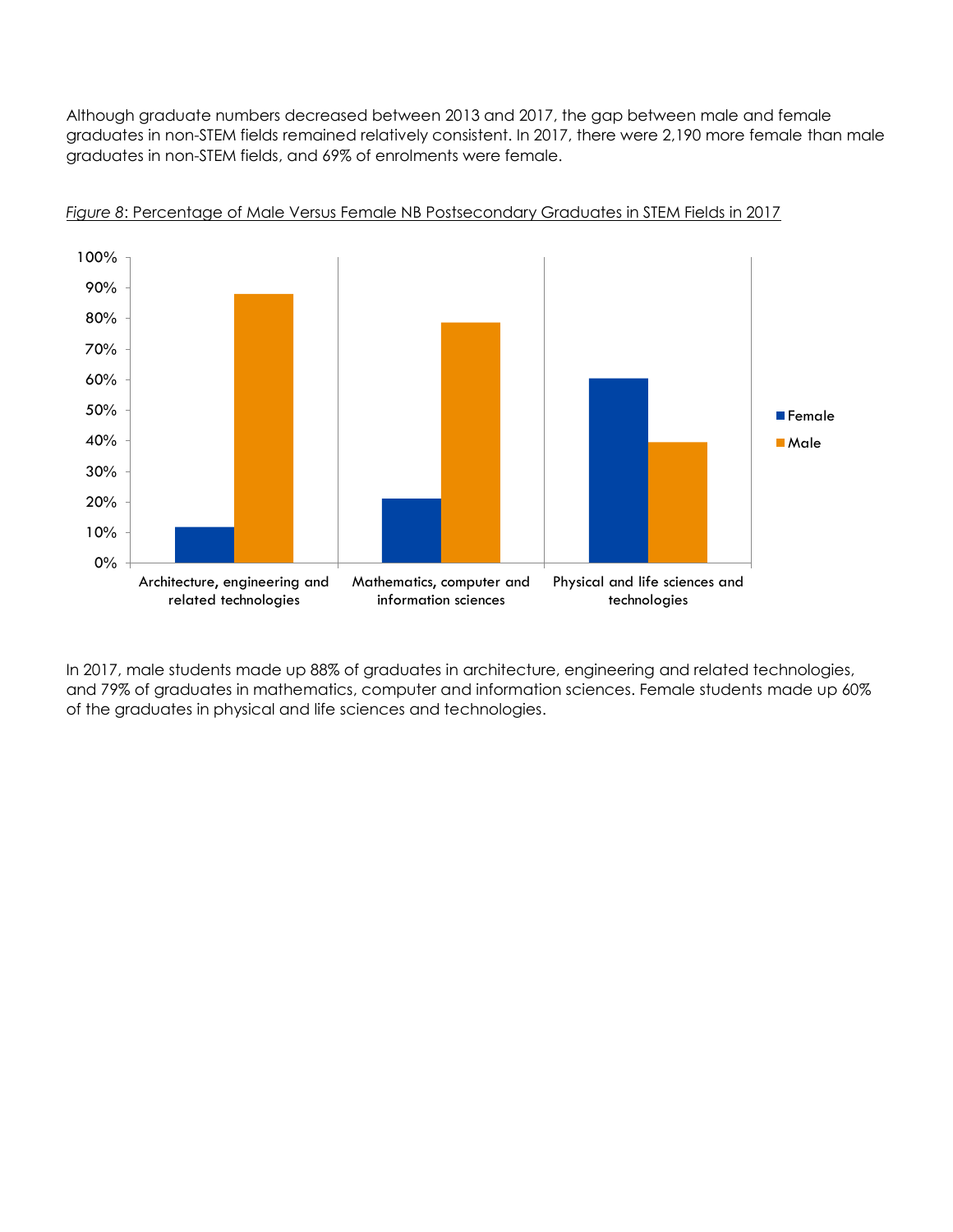

*Figure 9*: Male Versus Female NB Postsecondary Graduate Numbers in All STEM Fields from 2013 to 2017

The gap between male and female graduates in STEM fields remained relatively large between 2013 and 2017. In 2017, there were 1,395 more male than female students in STEM fields, and 80% of STEM graduates were male.



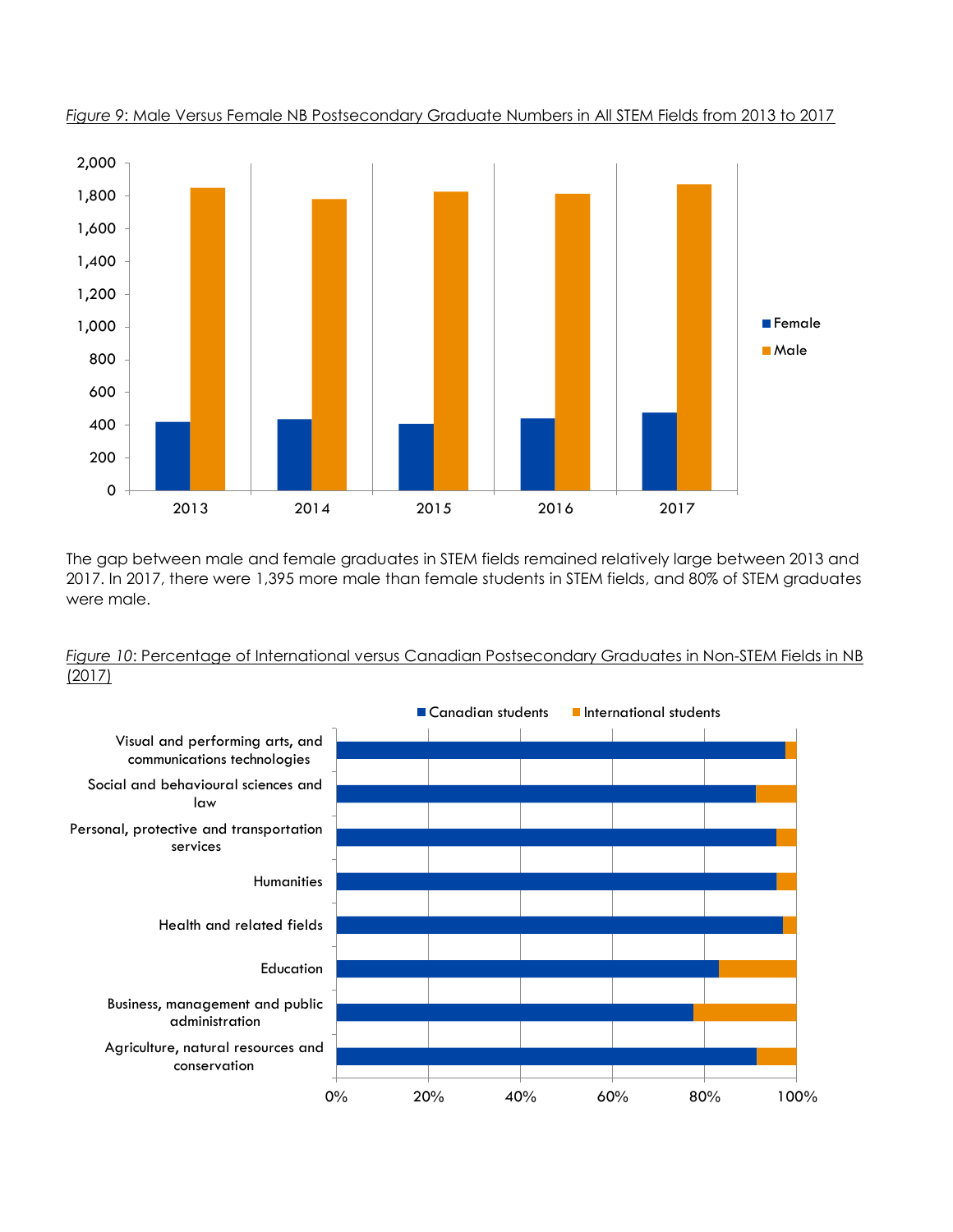As seen in the comparison of graduates in non-STEM subjects in Figure 10, international students make up 22% of graduates in business, management and public administration, and 17% of education graduates, with Canadian students making up 78% and 83% of graduates in these fields, respectively.



*Figure 11*: Percentage of International versus Canadian Postsecondary Graduates in STEM Fields in NB (2017)

International versus Canadian student graduate comparisons in STEM fields show that international students compose about 35% of graduates in mathematics, computer and information sciences.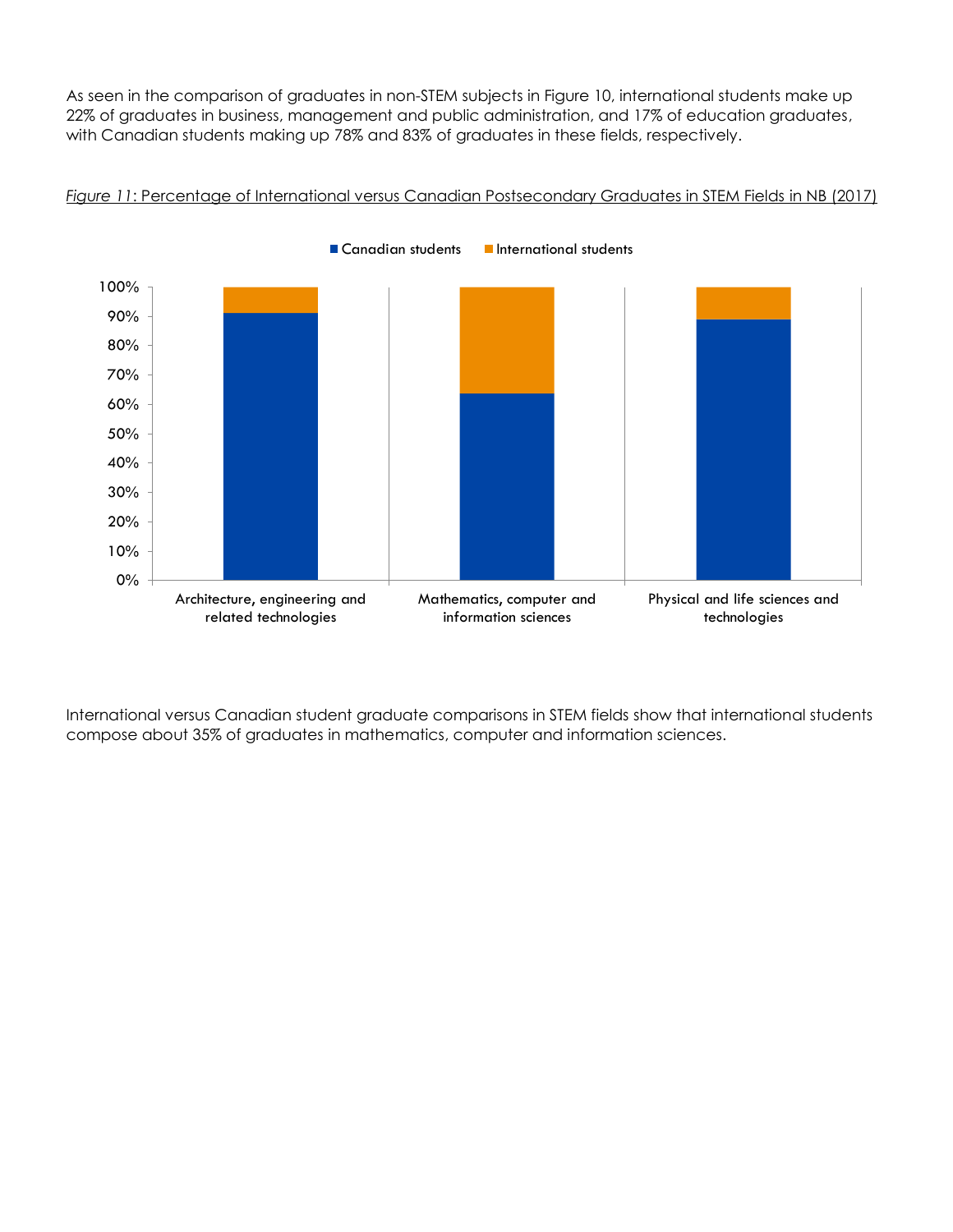#### **Graduate Income**

*Figure 12*: Median Employment Income of 2012 NB Graduates in Career, Technical or Professional Training Diplomas Two and Five Years After Graduation (2017 Constant Dollars)



Between the two- and five-year mark, 2012 graduates with Career, Technical or Professional Training diplomas saw an increase in reported median income for all fields. Architecture, engineering and related technologies graduates had the highest median income, which was about \$57,000 five years after graduation. This field, along with personal, protective and transportation services, had the highest increase in income (~\$10,000) between two and five years after graduation.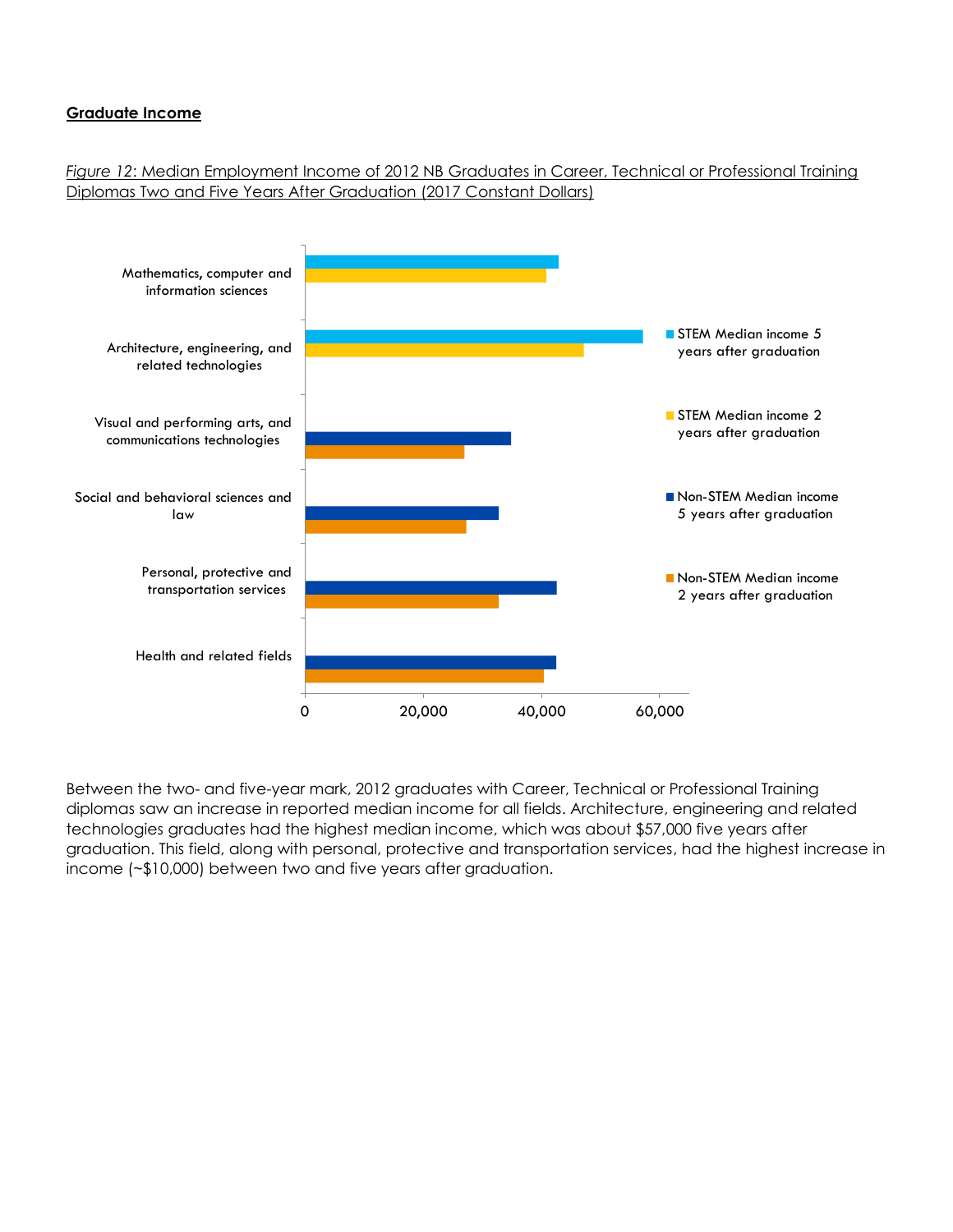*Figure 13*: Median Employment Income of 2012 NB Graduates Two and Five Years After Undergraduate Graduation (Bachelor's Degree) (2017 Constant Dollars)



The median employment income for 2012 undergraduate degree holders increased between two and five years after graduation and was higher for those with STEM degrees. Graduates in architecture and engineering, math and computer sciences, and health and related fields had the highest median income, which was above \$70,000. Math and computer sciences graduates also had the highest increase in median income, while health fields had the lowest increase.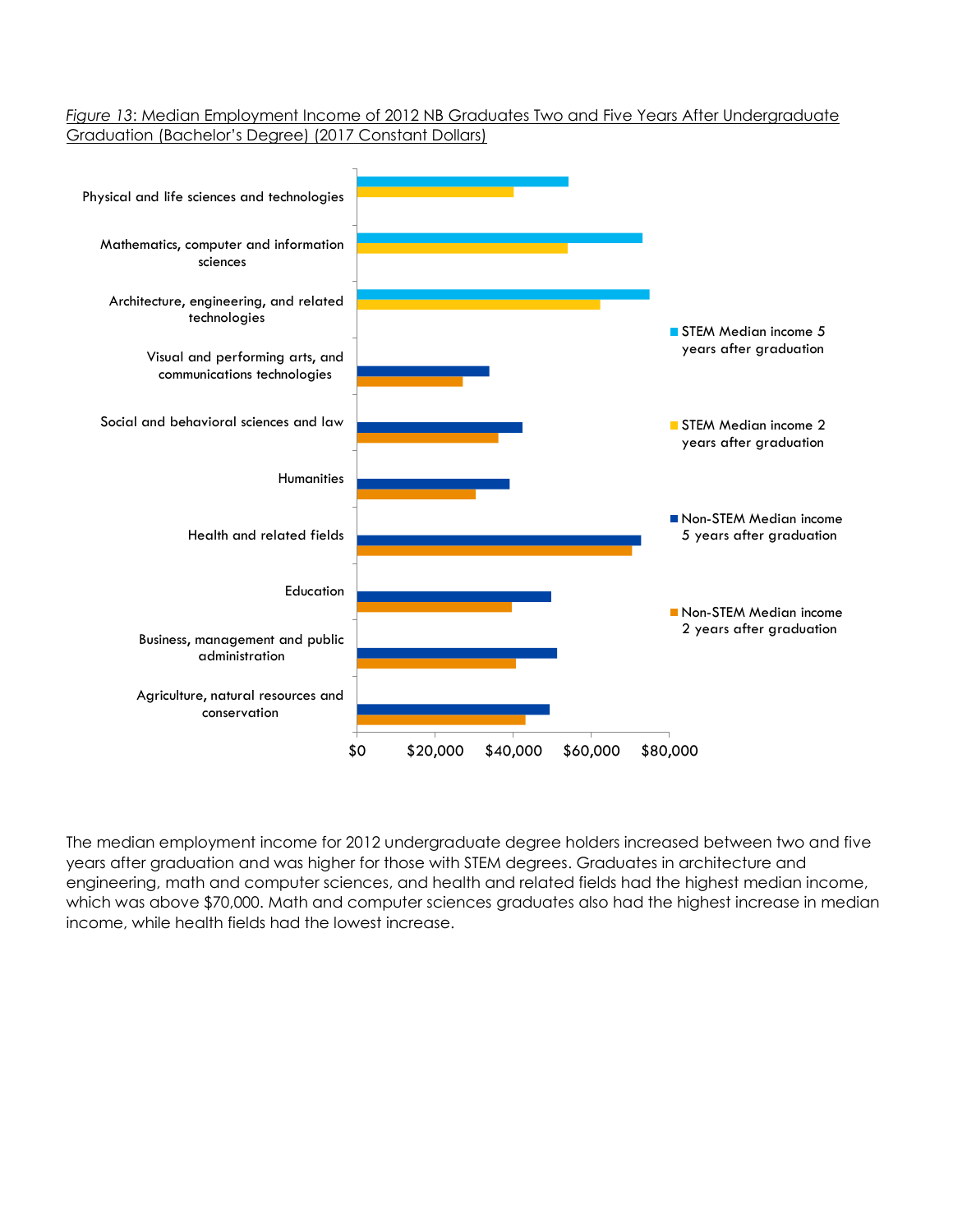#### *Figure 14*: Median Employment Income of 2012 NB Graduates Two and Five Years After Master's Graduation (2017 Constant Dollars)



For master's graduates, the highest median income was reported for health and related fields, followed by business-related fields and education. Five years after graduation, humanities and business graduates had the highest increase in income, while education graduates had the lowest.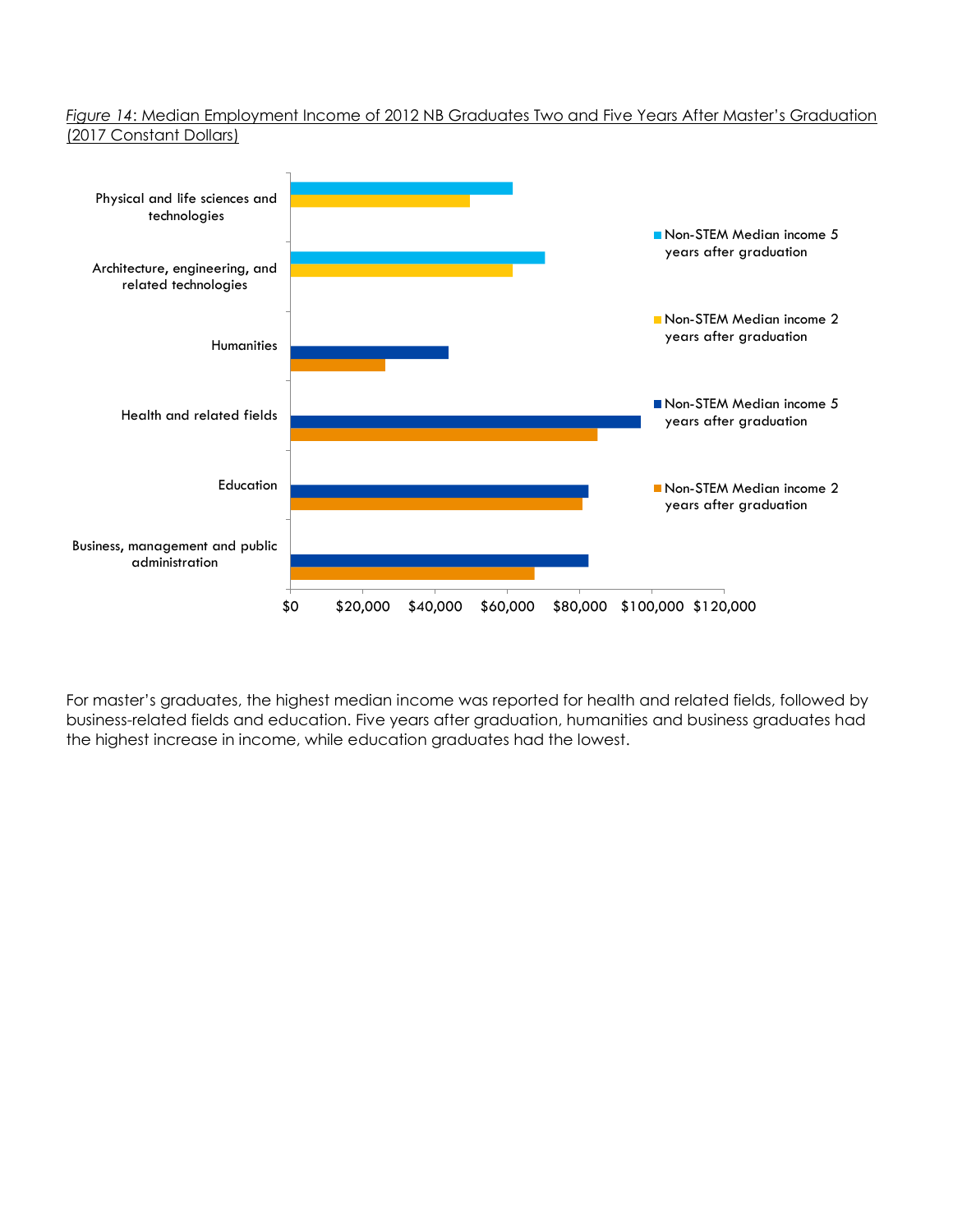#### *Figure 15*: Median Employment Income of 2012 NB Graduates by Educational Qualification for All Fields with Reported Income (2017 Constant Dollars)



Figure 15 shows that as educational qualification increased, median employment income two and five years after graduation also increased.

#### **Graduate Income by Age**

#### *Figure 16*: Median Graduate Income by Age and Educational Qualification Five Years After Graduation in NB (2017 Constant Dollars)

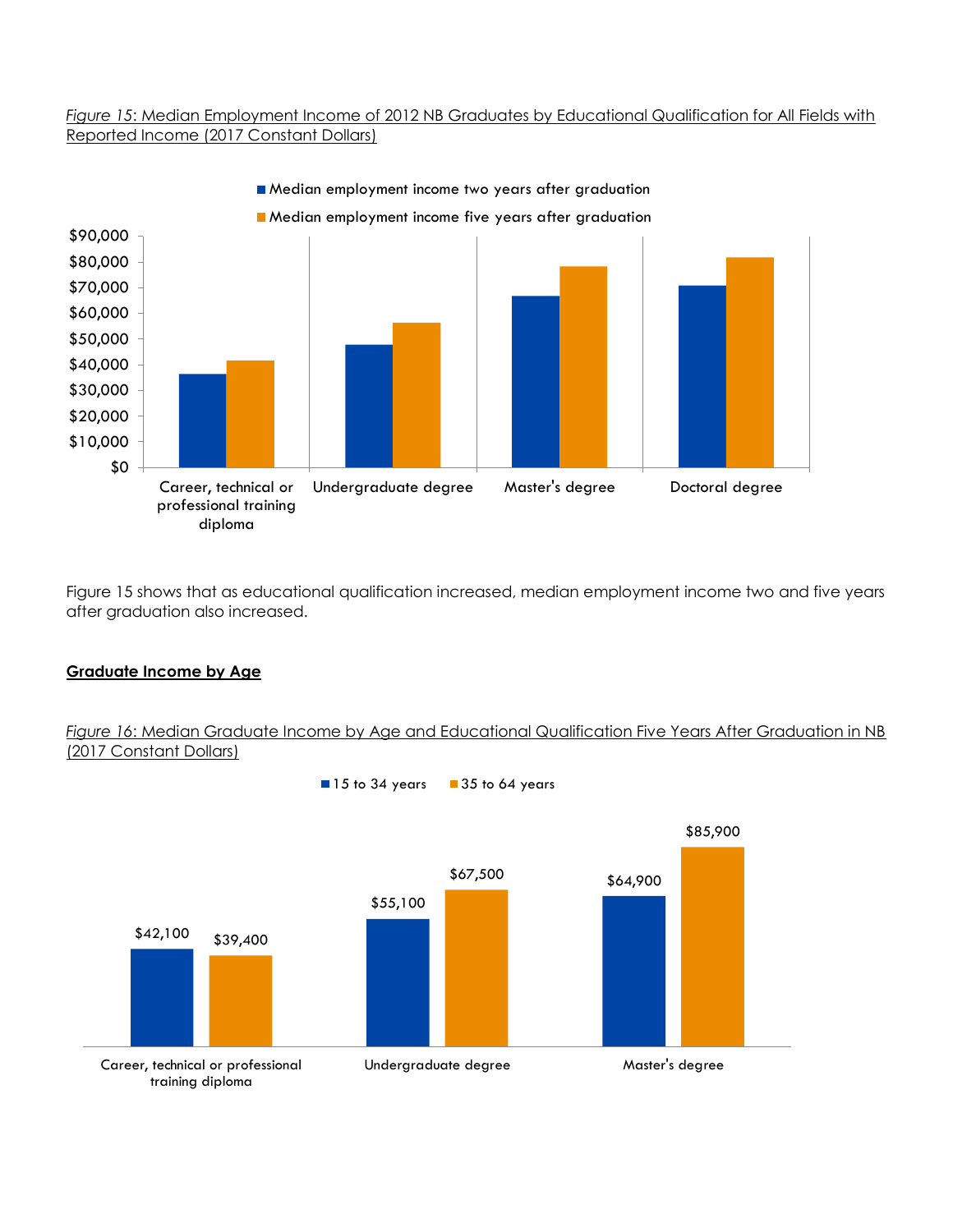Five years after graduation, those who were 35 to 64 years old with an undergraduate or master's degree had higher median employment incomes than younger individuals with the same credentials. Meanwhile, graduates who were 15 to 34 years old with a career, technical or professional training diploma had a slightly higher median income than their older counterparts.

#### **Graduate Income by Gender**

#### *Figure 17*: Median Employment Income of 2012 NB Graduates Five Years After Undergraduate Graduation by Field of Study and Gender (2017 Constant Dollars)



Five years after graduation, there was a wage gap present between male and female undergraduate degree holders for all fields. Male graduates had higher income in all fields, with the highest wage gap occurring in the humanities field. In all reported fields of study, 2012 male graduates made more than female graduates 5 years after graduation.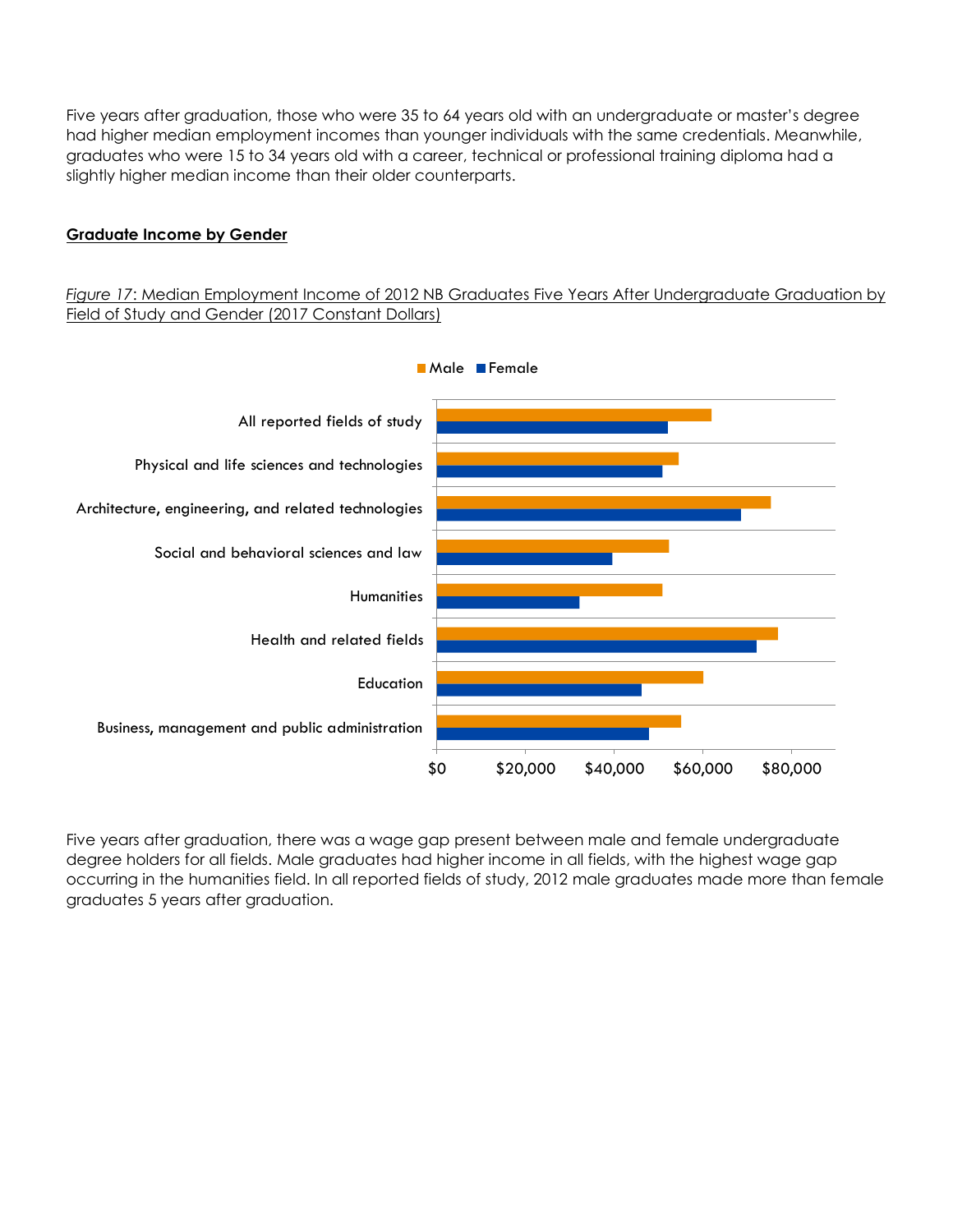#### *Figure 18*: Median Employment Income of 2012 NB Graduates Five Years After Graduation for All Fields with Reported Income by Gender and Educational Qualification (2017 Constant Dollars)



Regardless of educational qualification, the median employment income five years after graduation was higher for males than females for all fields of study. For career, technical or professional training diploma graduates, males had incomes 40% higher than their female counterparts. Males also had 19% higher incomes after undergraduate graduation and 8% higher incomes after master's graduation compared to their female counterparts.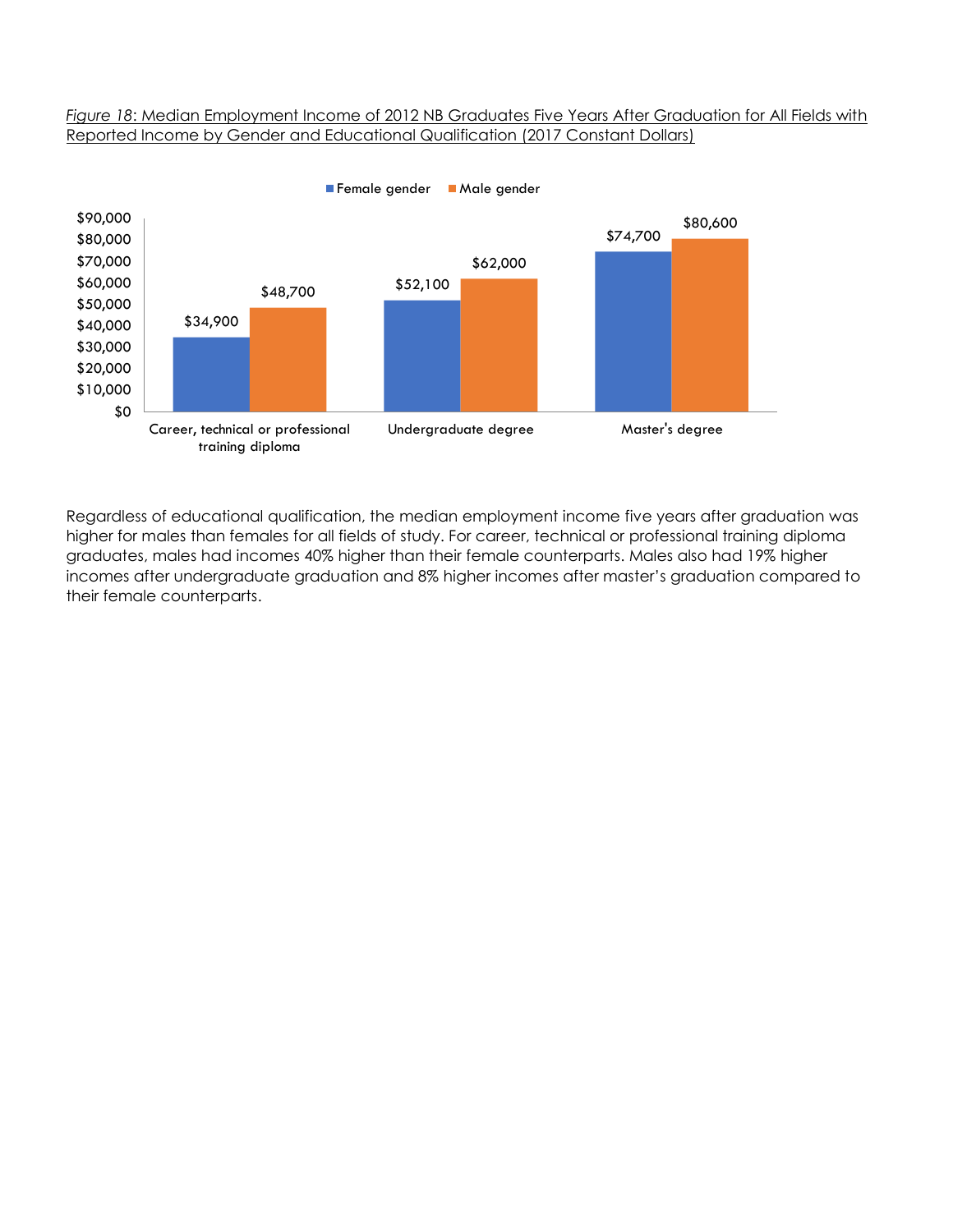#### **Graduate Income by Student Status (\*data for international students alone is not available)**

*Figure 19*: Median Employment Income of 2012 NB Graduates Five Years After Undergraduate Graduation by Field and Student Status (2017 Constant Dollars)



In most fields, median employment income five years after undergraduate graduation was slightly lower for Canadian and international students combined than for Canadian students alone. In 2017, the reported median income in business fields for Canadian students was \$3,100 – 6% higher than the income reported for international and Canadian students grouped together – implying that international students earned less than Canadian students as the median income lowered.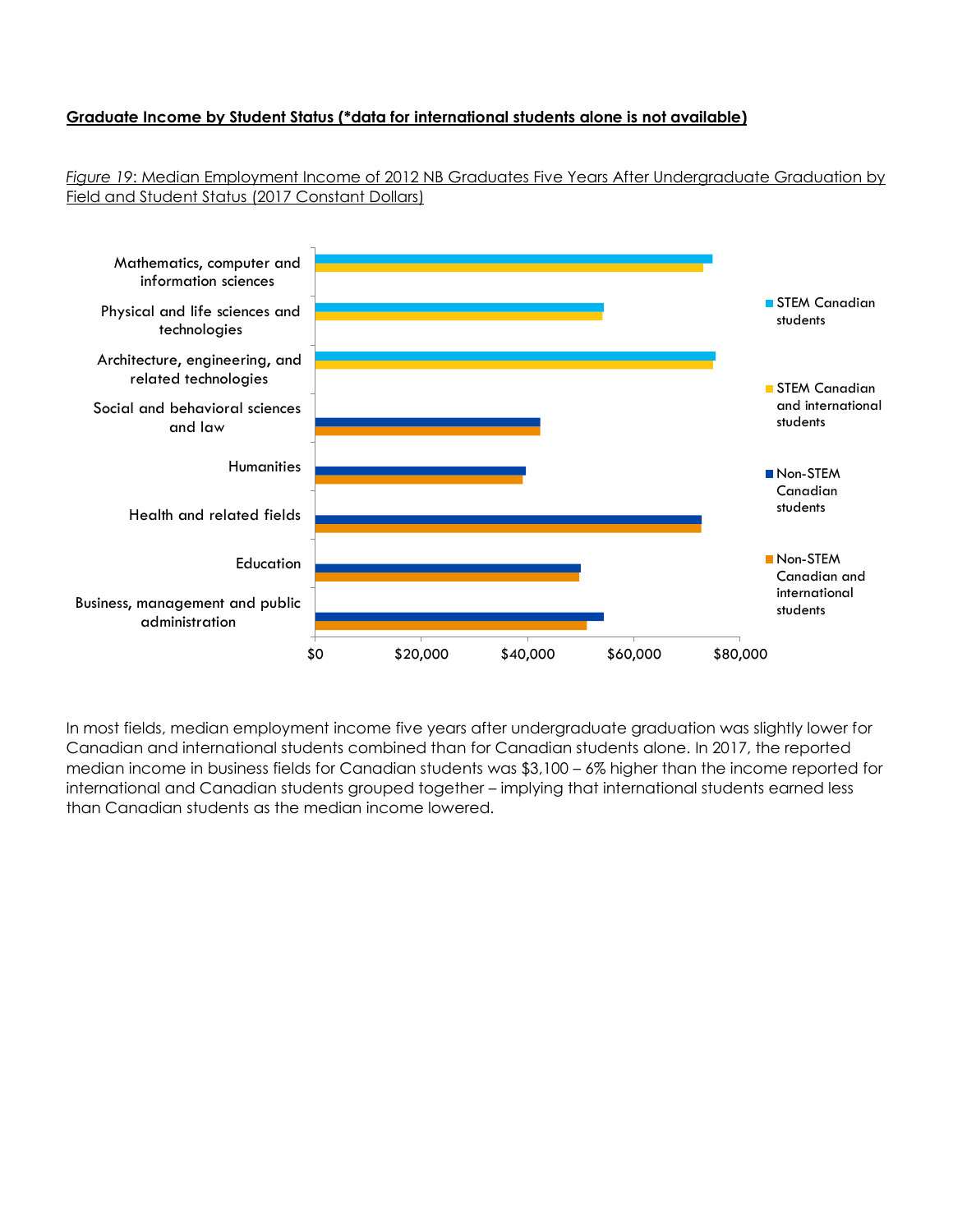#### *Figure 20*: Median Employment Income of 2012 NB Graduates Five Years After Graduation for All Fields with Reported Income by Student Status and Educational Qualification (2017 Constant Dollars)



Five years after graduation from undergraduate and master's degrees, the combined median income of international and Canadian students was lower than the sole reported median income of Canadian students. However, for doctoral degree holders, the combined income for international and Canadian students was higher.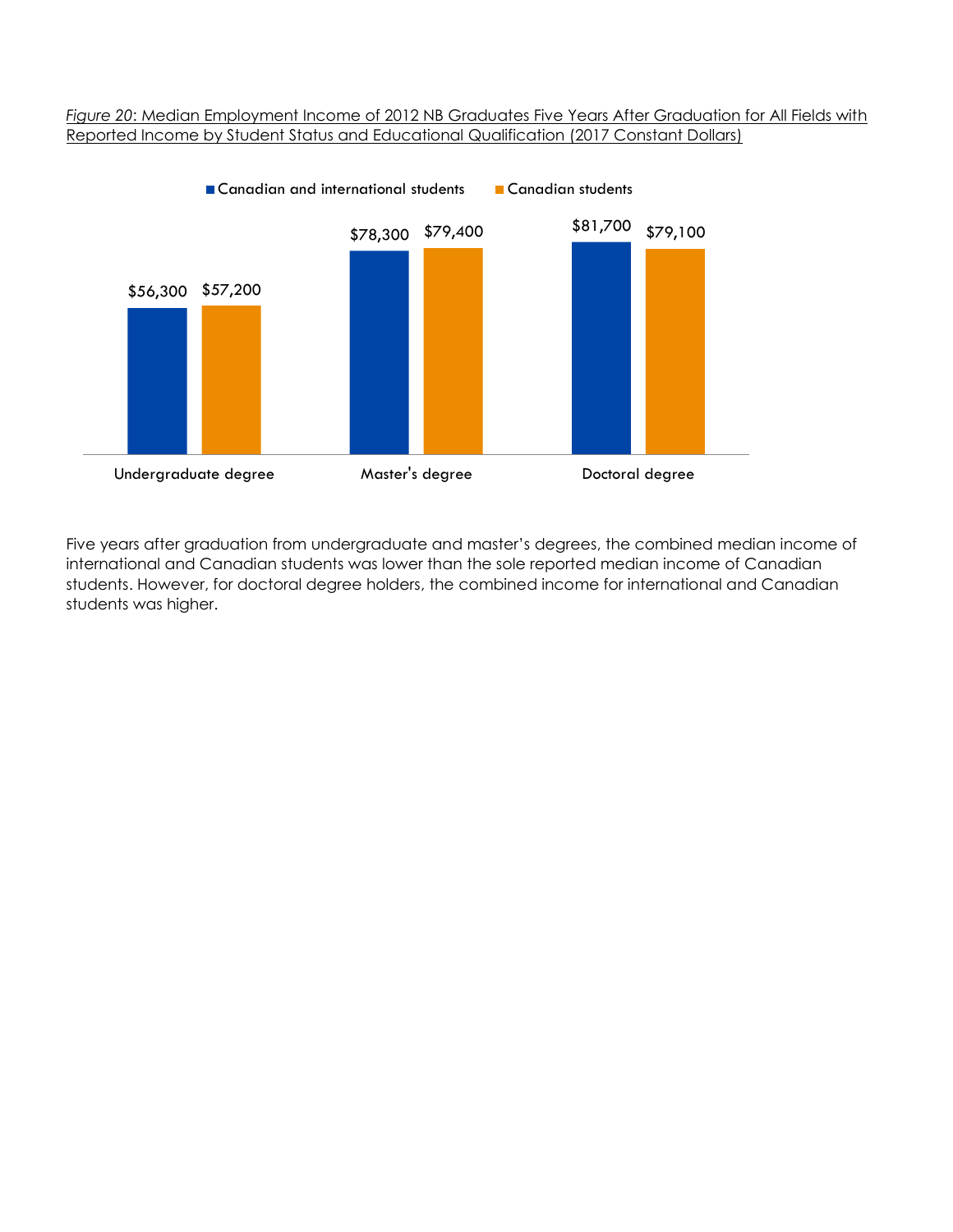

The purpose of this report is to identify how New Brunswick's postsecondary enrolments and graduate income across fields of study have been changing for students of different genders, ages, and student statuses. Evaluating the changes in enrolments in STEM and non-STEM fields may help inform policies around training and education to support growth and identify where future skill shortages may lie. Understanding how educational intake is shifting and what disparities may exist for graduate income may benefit graduates and serve as a probable solution for youth outmigration and an impending labour market gap.

There may be particular concern surrounding enrolment and graduate numbers in non-STEM fields, as both decreased between 2013 and 2017. The largest decrease occurred in health-related fields, which had 213 fewer graduates. Health-related jobs are a target occupation in NB, as the aging population requires increased healthcare, and nurses are aging as well. Therefore, aiming to increase enrolments in this field along with social assistance, business and transportation may be a solution for an impending labour market gap.

STEM field graduate numbers remained relatively stable, with an increase of graduates in mathematics and computer sciences, along with NB having a higher proportion of STEM graduates than Canada. This highlights the opportunity for growth in STEM-related occupations; however, enrolment numbers may be negatively impacted by youth outmigration. Postsecondary graduate numbers were two to three times lower than enrolment numbers, which may also suggest that students need increased support to complete their education. Median income for STEM and non-STEM fields increased between two and five years after graduation, but the median income for non-STEM fields (aside from health-related fields) was lower compared to STEM fields for those who had completed their undergraduate degree.

There were also differences in graduate numbers between male and female students. The majority of non-STEM fields had a significantly higher percentage of female graduates, particularly in health-related fields (~80%). Contrarily, STEM-related fields, particularly architecture and engineering, along with mathematics and computer sciences, had a higher percentage of male students, and this gap has remained large over time. Increasing women's participation in STEM fields, and men's participation in non-STEM fields, is one way that the growing demand for STEM and non-STEM educated workers may be met.

Furthermore, despite there being more female graduates in non-STEM fields, male graduates have a higher median income. 2012 male graduates made \$9,900 more in median income five years after undergraduate graduation than female graduates for all reported fields of study. This highlights income inequality for female graduates, which may be restricting female growth in STEM and non-STEM fields.

International students contribute to the NB economy and enrich the learning environment with diverse skill sets and culture. They make up a significant portion of graduates in business, management and public administration (22%), as well as education (17%). For mathematics and computer sciences fields, international students make up 36% of graduates, which demonstrates some of the opportunities they may come looking for in the province, as well as the many job fields for which they can be assets.

(Continued on the next page…)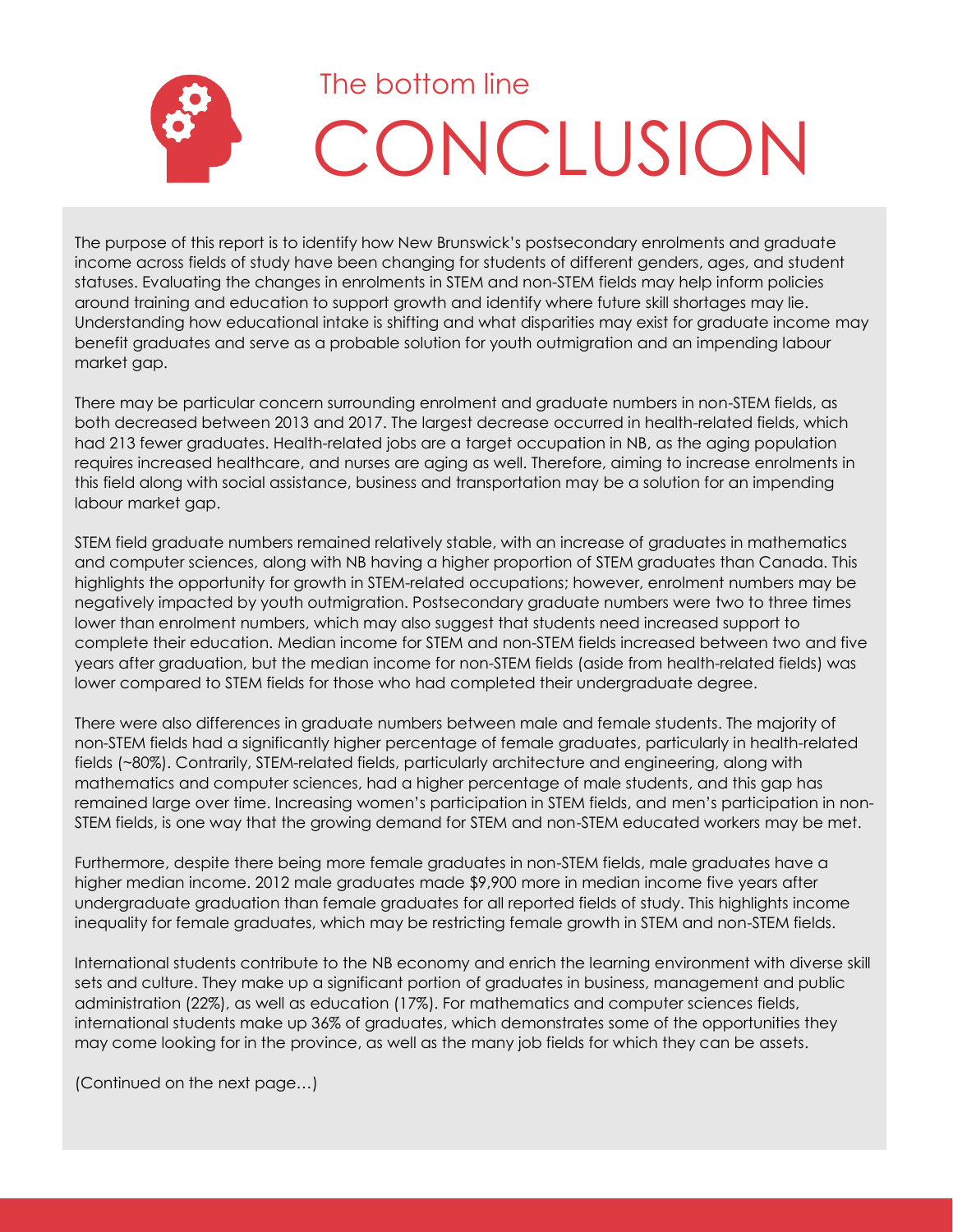The reported median income for Canadian students five years after graduation was \$3,100 higher than the income reported for international and Canadian students grouped together, implying that international students made less than Canadian students. However, for doctoral degree holders, the combined income for international and Canadian students was higher. International students make up a significant portion of postsecondary enrolments in New Brunswick. Therefore, taking into consideration issues such as youth outmigration and an aging population, creating effective programs for international student growth and retention could possibly result in a valuable addition to the province's labour market.

Education may serve as one of the many possible solutions for New Brunswick's multi-layered economic issues, which encompass an aging population and low population growth. Increasing opportunities for students to succeed in their fields may be an overall investment in the growth of the province. Such opportunities include experiential learning to expose students to job opportunities before they graduate. Income equality for females and international students may also encourage them to contribute to New Brunswick's labour market as the province's population growth stagnates.